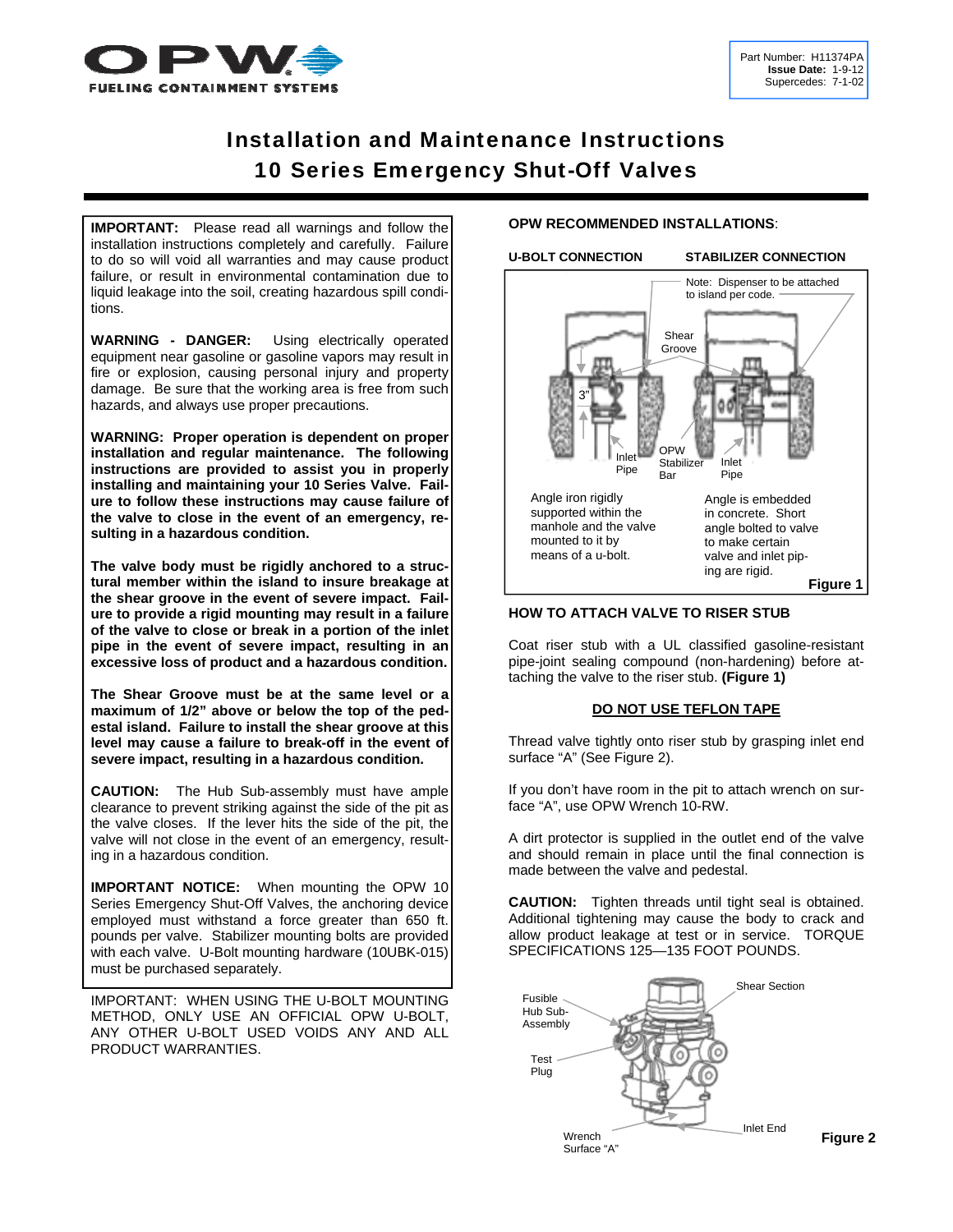

The OPW 10RW Wrench is available for easy valve installation. For use with all 10 series valves except the 10BHMP.

**CAUTION**: DO NOT ATTEMPT TO TIGHTEN VALVE ONTO RISER BY WRENCHING ABOVE THE SHEAR SECTION. If you do, the shear section will break.



**Figure 3**

# **HOW TO ATTACH OUTLET OF VALVE TO DISPENSER PIPING**

# **OPW 10 Series Internal and External Tops**

Hold valve steady with one wrench on hex surface "F" if wrench is turned, shear section will break. The second wrench is used to tighten the union ring "G".

#### **IMPORTANT: Always keep the union top paired with the corresponding union bottom that it was shipped with. Exchanging components may result in sealing difficulty at union after installation.**

# **REQUIRED MAINTENANCE**

The service application of this valve requires that it do nothing until it is needed in the event of an emergency. Therefore, to insure proper action in the event of an emergency, the following procedure is required: At least once each year, manually open and loosen the valve several times to help prevent gum deposit buildup and/or other conditions that may affect the operation of the valve.

**WARNING: ANYTIME AN OPW 10 SERIES EMER-GENCY VALVE IS BEING TESTED OR SERVICED, THE POWER TO THE PUMPING SYSTEM MUST BE TURNED OFF.** 



**Figure 4**

#### **HOW TO OPEN VALVE MANUALLY**

After the valve has been attached to riser and pedestal piping, and pressure testing completed, it should be cocked open. To open the valve, rotate the hub subassembly to the left (counter-clockwise), raise the hub sub-assembly link and engage it with the pin in the hub sub-assembly. (See Figure 4).

# **HOW TO SHUT OFF VALVE MANUALLY**

These valves may be closed manually by either of 2 methods:

- **1.** By pushing down on the hub sub-assembly link. **(See Figure 4)**
- **2.** By first moving the hub sub-assembly slightly to left (counter clockwise), and then to the right (clockwise).

# **PRESSURE TESTING THE PIPING SYSTEM**

**NOTE: This testing is for piping systems only.** The tank should be isolated and not subjected to the pressure used in testing the piping system. (See NFPA Code 30a for tank test recommendations.)

After isolating tank, test piping as follows: Each OPW 10-R Series Emergency Valve has a built-in 3/8" test plug to permit testing of the piping system for leaks after installation. To use this valve in testing the piping, be certain pump is turned off, then close the valve manually, remove test plug, and attach test line as shown. There is no need to break the line above or below the valve or to remove valve.

**NOTE:** To prevent damage to the valve seat and disc, DO NOT apply more than 50 psi pressure to the test line. See NFPA 30a for test details. A separate test is required for the tank.

**CAUTION:** Do not use Teflon tape on threads. Coat test line or test plug threads with a small amount of a UL classified gasoline-resistant pipe-joint sealing compound (non-hardening). Tighten until a complete seal is obtained. Additional tightening may cause the body to crack and allow product leakage at test or in service. (Torque specification is 9—11 foot pounds.)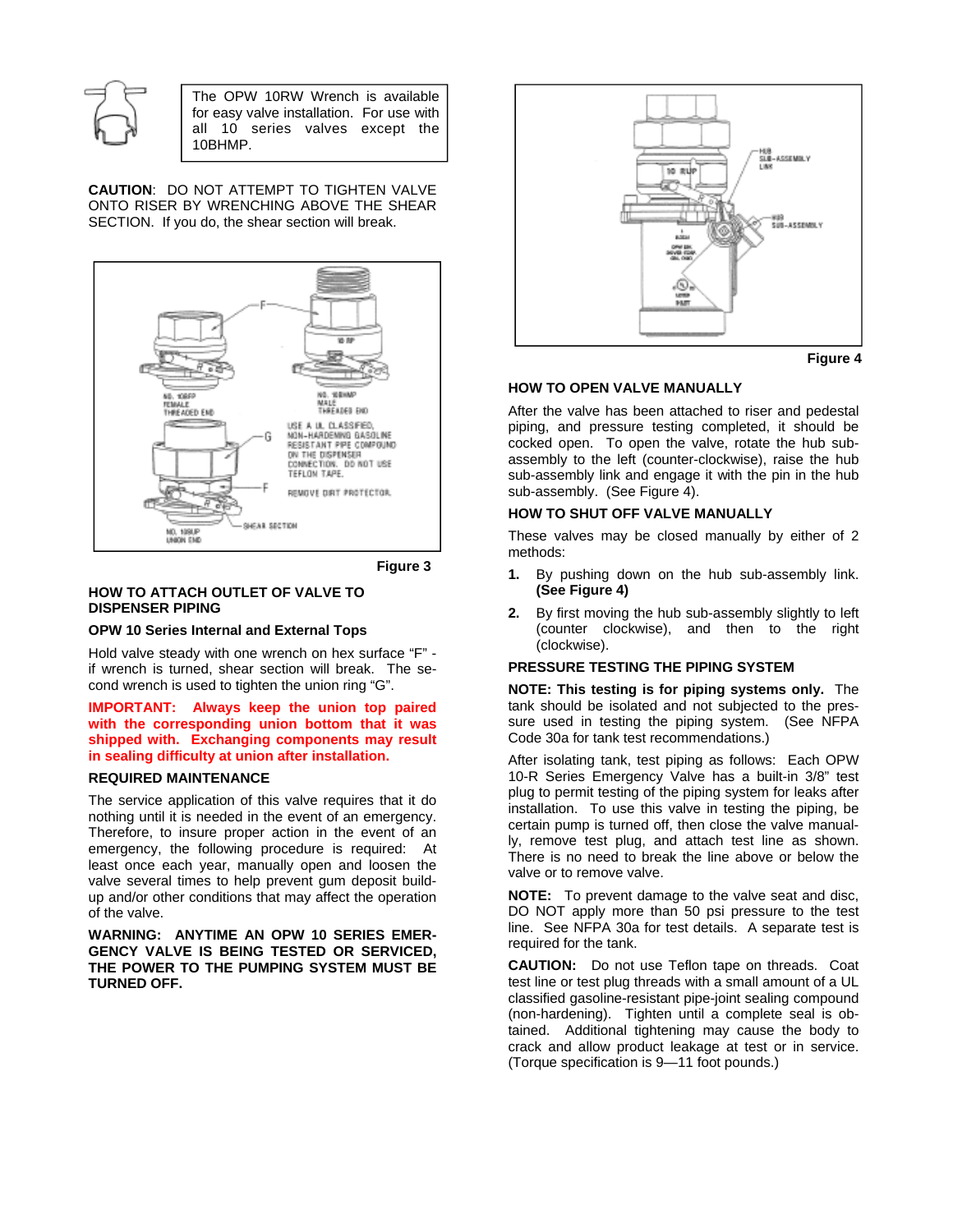# **IN CASE OF FIRE OR DAMAGE**

In the event the valve is activated due to fire, trauma or any other unintended situation, the valve body must be carefully examined. In the event any damage is suspected, the body should be replaced. The entire top section and the stem "O" ring must be replaced in all cases. The valve must be fully tested prior to being returned to service.

**NOTICE:** A very strong blow or fire may cause the valve to be distorted. Any type valve may distort after exposure to fire or shock or impact and the poppet may not seat tightly. Only be replacing the top, or the entire valve when necessary, can you be sure of getting tight shut-off the next time an accident occurs.



#### **HOW TO REPLACE TOP SHEAR SECTION**

- 1. Shut off electrical power to dispenser and pump and lock switch.
- 2. Shut off valve manually and drain system.
- 3. Remove pipe or fitting from top of valve. The body does not have to be removed.
- 4. Remove three (3) \ bolts and lift damaged top out of body. Remove old seal ring.
- 5. Install new seal ring and then new top, (Top Assembly Replacement Kit). Replace three (3) bolts and tighten.

CAUTION: Link Spring must exert a downward force on the Hold Open Link. (See pictures in this instruction sheet, or look at an undamaged valve in another installation.)

- 6. Replace pipe or fitting and test system for leaks.
- 7. Turn on electrical power to dispenser and pump.

# **Replacement Kit—Top Assembly**

Top Assembly 10BF, 10BFP10 ............ 10RFT, 10FTP Top Assembly 10BM, 10BHMP ........... 10RMT, 10MTP



**Figure 6**